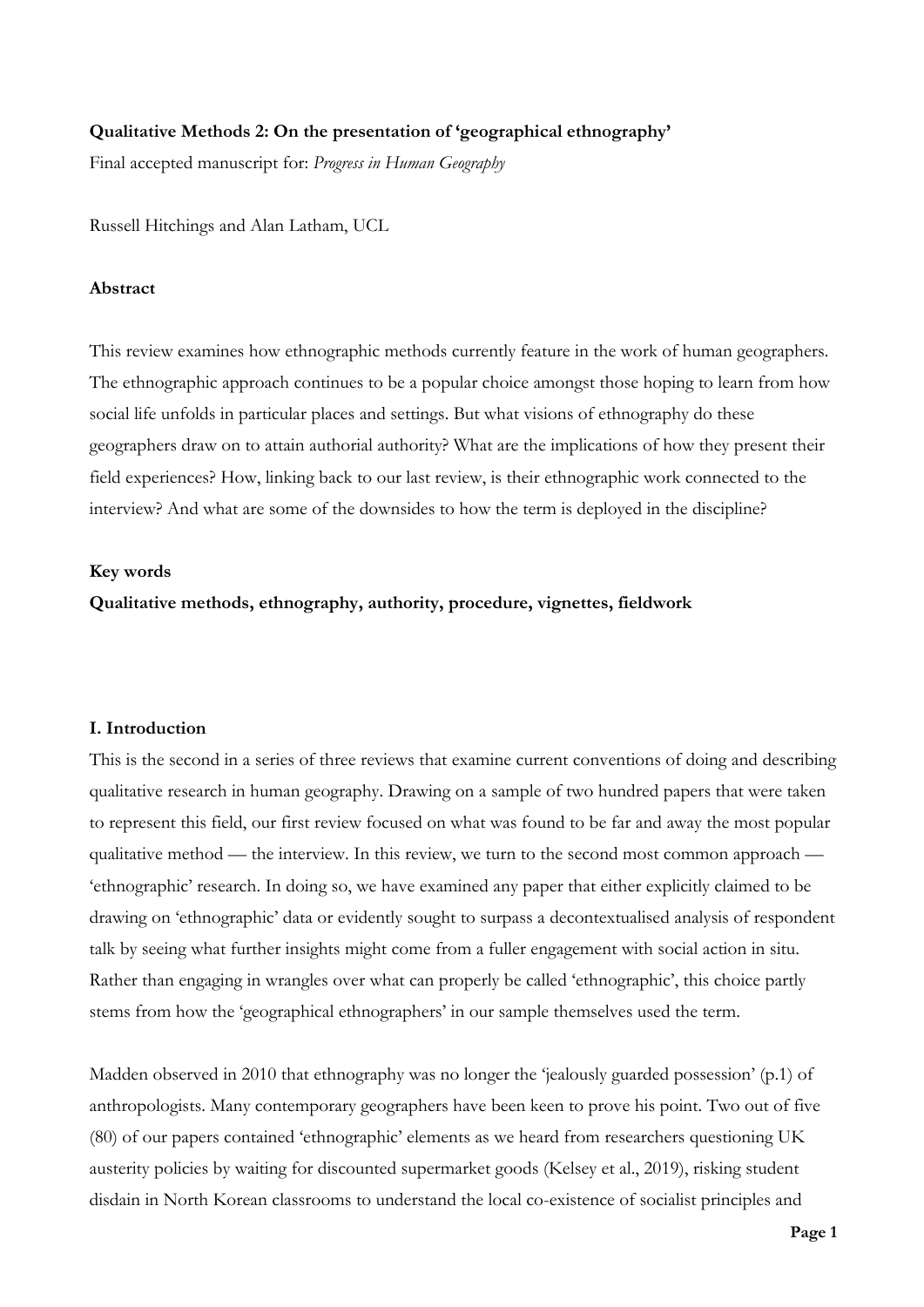capitalist practices (Wainwright et al. 2018), or scrambling ashore after arduous canoe journeys to see what petrochemical wealth has really done for indigenous Amazonians (Wilson, and Bayón, 2018). We found some at Spanish dinner parties listening to gay men discuss the surrogates they hoped would soon bear them children (Schurr and Militz, 2018) and others taking tea with UK prisoners (Richardson and Thieme, 2018). Yet others have endured rat infested housing in East Africa (Caretta and Jokinen, 2017) or found common cause with locals living under the eye of a less than benevolent Cambodian state (Schoenberger and Beban, 2018). These gutsy researchers will have tackled all sorts of challenges compared to those who cling to the procedural clarity and personal distance typical of other techniques.

So, whilst Herbert (2000) worried about the limited geographical interest in ethnography, and Crang (2002) foresaw even further decline as funders push geographers towards methods more suited to predefined questions, at first blush our sample leaves us with a very different impression. Many of today's geographers are evidently quite taken by the immersive promise of the ethnographic approach. This raises the question: what is 'geographical ethnography'? If Madden (2010) was right to claim that ethnography has broken free from its association with anthropology, how has it mutated in the process of becoming a human geography commonplace? This question provides the focus for our second review in which we particularly consider the implications of how this work is currently presented.

#### **II. Two routes to authority**

As discussed in our last review (Hitchings and Latham, 2019), qualitative geographers do not enjoy a stable, universally accepted set of rules for deciding whether a given empirical account is to be trusted. In reflexive social science, within which practitioners are well aware that each research site presents its own unique challenges, the onus is placed upon the individual researcher to make the case for why they organised their studies as they have. How then do our 'geographical ethnographers' establish their authority to write about those with whom they have spent time in the field? Here we found a divide between those who had travelled to more distant places and those who stayed closer to home.

For the former group, total time in the field commonly provided their route to authority, although this was rarely an openly made argument. Generally, this is expressed in months and years and, of those papers that invoked duration in this way, total time in the field never dipped below six months. The average was around an impressive two years (though some were cagey with their readers about whether this actually represented the start and end of a series of trips). Examples include Grant's (2018) work involving seventeen months within a Tibetan enclave in China, Clark et al. (2017) who spent two years exploring how Nepali villagers live with water, Naylor's (2018) three-year study of Mexican coffee cooperatives and 'fair-trade' products, and Cook's (2018) fifteen months with Jordanian olive oil producers. Some were seemingly there for much longer than that as part of a commitment to an on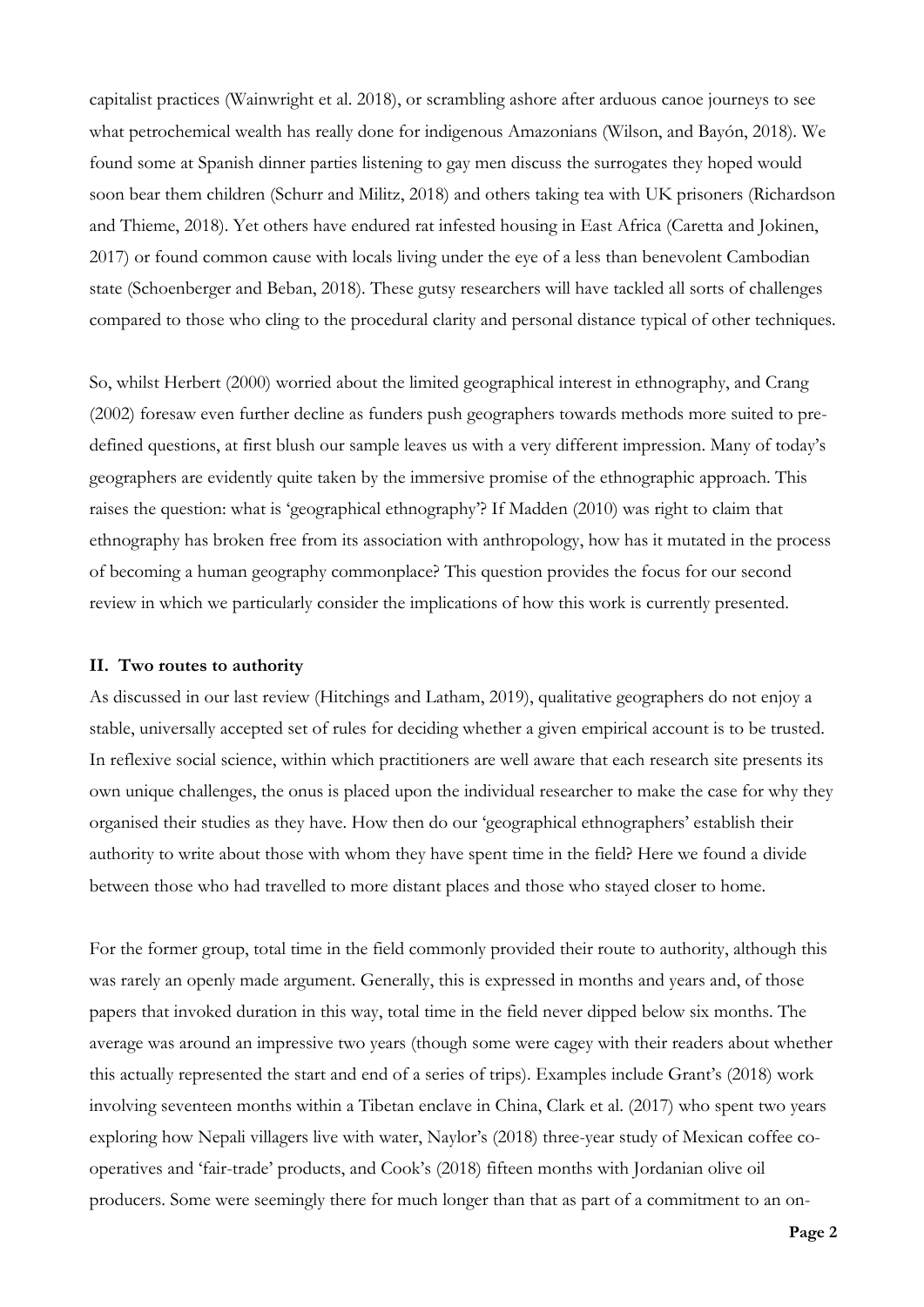going relationship with their chosen field site (for example, Karrar and Mostowlansky, 2018). Though they will have surely needed some respite, the presumption here is that these researchers were doing whatever was needed to understand their topic there — literally thinking on their feet in the field.

Those who did not travel so far were more inclined to describe specific data collection events. For example, Taylor and Carter (2018) specify how they undertook daily observation and photography of in-water sessions, alongside attending clinic sessions and consultations, to understand dolphin therapy; Roelofsen and Minca (2018) took part in 50 Airbnb events — either welcoming guests or being welcomed by others — to understand how these social interactions played out; Bos (2018) observed 5 military videogaming sessions, along with interviewing people as they played, to explore this form of popular geopolitics. Meetings were also popular amongst this second group, with Boyce (2018) attending meetings between activists and officials to question border policing practices in Detroit, Cockayne (2018) being present at over 100 conferencing and networking events in San Francisco to explore gender performance in the digital economy, and Kay (2018) observing industry meetings and conferences to see how American conservation finance companies handle forests. We found only 3 cases of total fieldwork duration being invoked in ethnographic work closer to home, and then this was done more precisely than in the studies further away: Hall (2016) undertook 200 hours of ethnography in various situations to see how difficult economic times are impacting upon Manchester families, Price-Robertson and Duff (2018) did ethnography for 155 hours in sites including mental health support groups and courtrooms to understand the Australian 'family assemblage', and Shin (2018) spent 170 hours in the 'main street area' of a London suburb to question how Korean enclaves work**.**

Presumably these events involved a more concentrated kind of data collection than that undertook by those who ventured further afield. Either way, authorial authority came through two distinct routes in our sample. Those who travelled significant distances to their field sites present data collection in a comparatively loose way by invoking overall fieldwork duration based on the assumption that understanding comes gradually through in situ engagement. For those who did not journey so far, specified activities and events were the common currency such that readers are better placed to imagine the social scenes involved and evaluate the presented findings accordingly. Notwithstanding how this division perpetuates certain notions of 'exotic' and 'familiar' field sites that some would challenge, this leaves us wondering whether these two ways of researching and reporting could themselves be more mobile. Might we more often take a more immersive approach in our own countries? And, turning to our next section, might some of the travelers say more about which strategies worked best for them?

#### **III. Magical moments and how to get them**

When ethnographic field material featured in our papers, the vignette was predominant. We found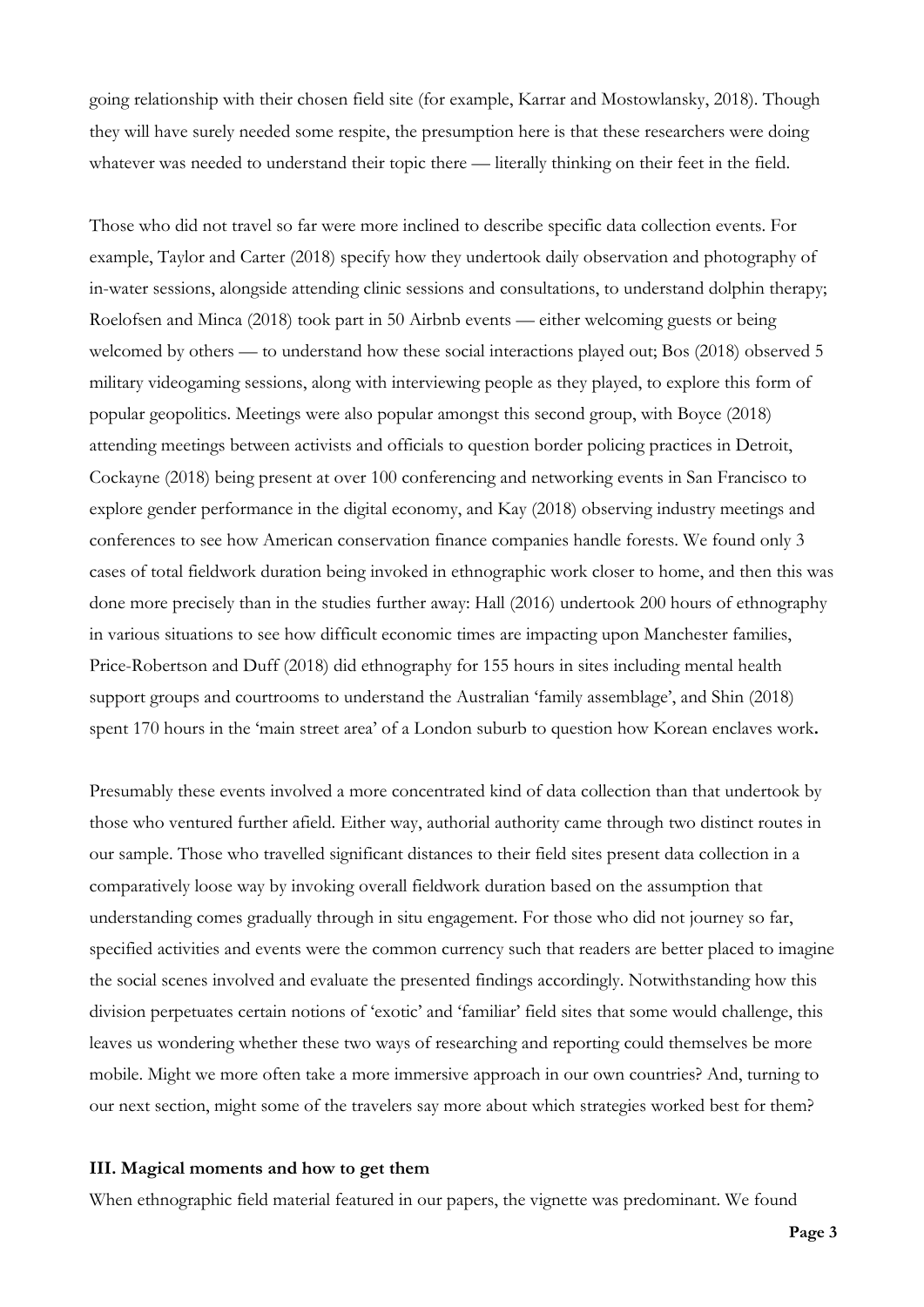instances of researchers reflecting on public reactions to them breastfeeding (Mathews, 2018), Turkish officials boarding buses to examine the documents of passengers (Isleyen, 2018), students responding to assessments in North Korea (Wainwright et al, 2018), an activist railing against the treatment of suspected poachers in India (Baroba, 2017), and a Javanese procession that might initially appear straightforwardly traditional but could represent the enactment of a more hopeful future for those living with flood risk (Bunnell et al., 2018). This is just a selection of examples — more than half of our ethnographic papers featured vignettes. Given this popularity, it is worth thinking about how this presentational device, often found at the start of an empirical section, is being used by geographers. Certainly, we enjoyed these vignettes and, if their purpose is to draw the reader into the account, our 'geographical ethnographers' are often doing an excellent job. But it also feels churlish to challenge the analysis that follows (the reader rather feels they should submit to it since the author has done their best to engage them). And that could be a problem if it stops us from considering other interpretations. Finally, it is worth noting how these vignettes often effectively served as 'magical ethnographic moments' in which the key themes of the paper were perfectly realised in a field encounter. And that did not often pair very well with a reflexive account of the practical research that preceded them (though Kelsey et al. 2019 and Wainwright et al. 2018 for two exceptions). Instead, a relatively common practice was to jump directly from vignette to analysis such that delving into the backstory rather feels like an annoying break on the pace of the paper. Vignettes can, of course, do many things for us. They can convey a sense of how fieldwork proceeded. They can illustrate turning points in the data collection process when working assumptions are suddenly called into question. And, to be clear, we are not arguing against the value of vignettes here. Our observation is rather that, intentionally or not, currently popular ways of using them may be discouraging us from saying more about the nitty gritty field practices through which the possibility of observing such exemplary scenes was achieved.

This is not to say that we learnt nothing from our colleagues about how to implement ethnographic techniques. Evans (2018) says you can develop rapport through your failed attempts to wear culturally appropriate dress. Simcik Arese (2018) reassures us that, though you may be considered a comical outsider at the start, that could eventually help you become a kind of external confidante. Dyson (2018) suggests spending time outside buildings, if you can, because doing so will naturally draw you into the more public conversations that take place there. Hall (2016) describes how she became 'a familiar face' though various strategies and, if respondents invite you to stay over, you can benefit from accepting the offer (Basnet et al., 2018). Drawing on shared worries might also break down perceived social barriers (Schoenberger and Beban, 2018) and walking together with people can create a productive interactional dynamic (McLean et al. 2018). Perhaps unsurprisingly, 'geographical ethnographers' also suggest we should pay particular attention to how talk varies according to context — how children speak of sexuality differently depending on where they are at school (Hall, 2018); how certain forms of self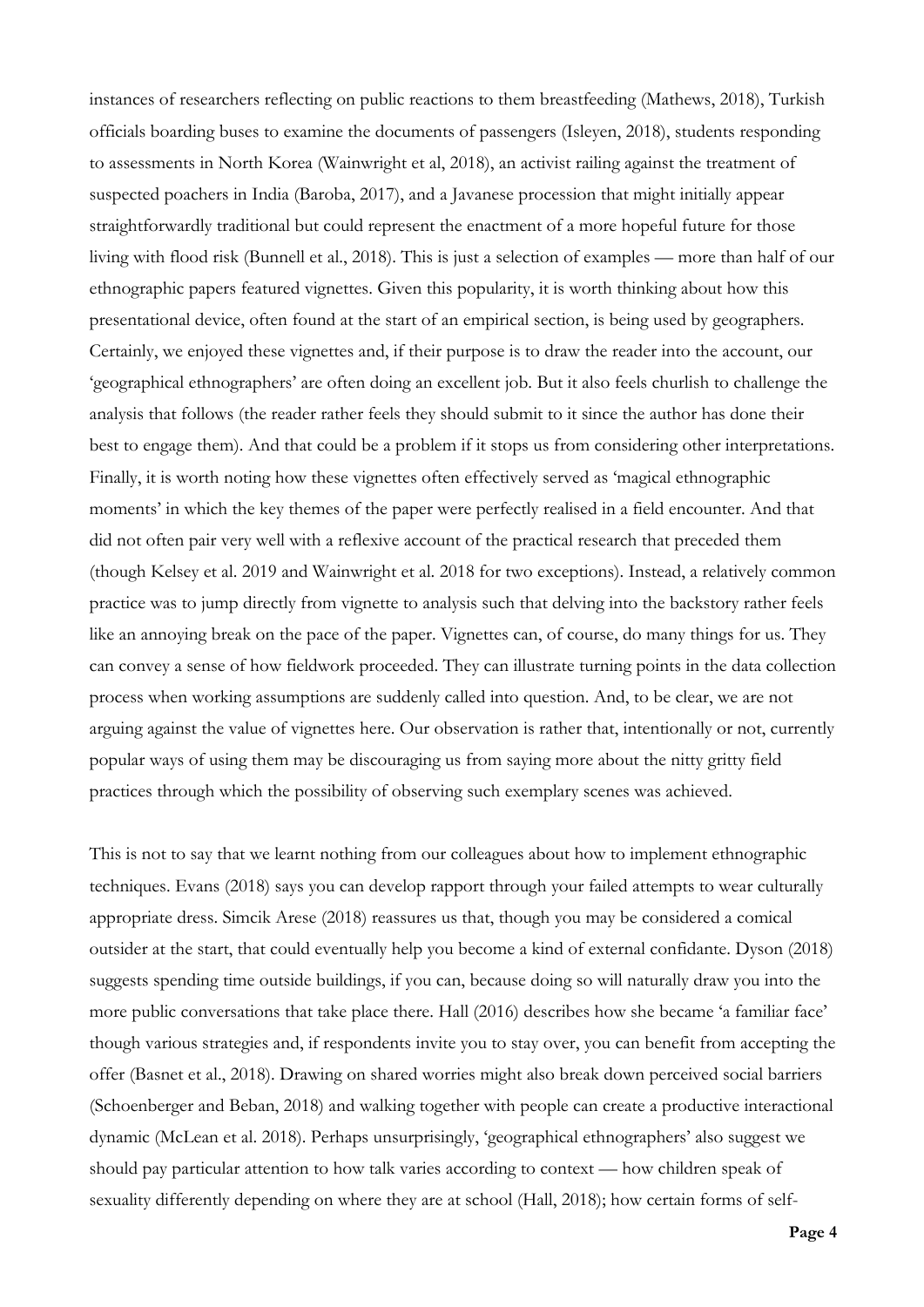presentation are found in the workplace (Cockayne, 2018); and how the specificity of the sales pitch can convey a particular affective vision for cities (Ernwein and Matthey, 2018). Other studies provide some relatively prosaic but no less useful pointers: if you want to understand social interaction inside shops, go when the shops are busy (Kaplan and Recoquillon, 2016); if you want to understand how weather influences the countryside experience, go in varied weather conditions (Adams-Hutcheson, 2019); biking across field sites can help you appreciate them more fully (Brock and Dunlap, 2018).

So, on sifting through our sample, we extracted some nuggets of useful ethnographic advice (in which attending to how talk patterns are tied to particular places seems especially promising). But there were not that many overall. Perhaps this is unsurprising and goes beyond how vignettes are currently used. The ethnographer, probably more than any other type of social researcher, cannot say everything about their data collection procedures or, perhaps more accurately, the story of their field research when the point is often for that to evolve. However, our 'geographical ethnographers' still often seemed to be slipping relatively effortlessly into the social scenes that interest them. Returning briefly to some of the above examples, we can see this happening on arrival at an AirBnB, at the back of a meeting room, or perhaps even when people are already engrossed in dinner party conversation. But it is unlikely to be the case everywhere. And especially not for many of the geographers who are tackling sensitive topics in daunting contexts. We found exceptions in which the authors provided a valuable sense of how they handled such challenges (such as Caretta and Jokinen, 2017, Basnet et al, 2018, Simcik Arese, 2018 and Hall, 2016). But this is not currently part of how we routinely report upon our ethnographic practice in human geography papers. And so, whilst anthropologists have long agonized over ethnographic writing strategies (Clifford and Marcus 1986), in a less introspective vein this leaves us pondering what other ways of reporting on ethnographic fieldwork have been squeezed out of our papers by the geographical ascendance of a particular kind of vignette. For a method whose authority, as we have seen, is often linked to temporal immersion, it is not common to speak of how insights gradually emerged from a range of practical endeavours. We almost never see scratch notes that authors work through with us or reflections on early thoughts and accounts of where the analysis went afterwards. In current work we are reading what Van Maanen (2011) calls 'realist tales' depicting the apparent truth of life in the field more often than 'confessional' ones that speak of the researcher's journey into understanding it.

# **IV. Adding some 'ethnographic richness'**

Even more common than the vignette, in terms of the empirical material that we saw in our sample of ethnographic papers, were quotations. Almost all of our ethnographers drew on interviews in some way, as detailed in our last review. That too is perhaps unsurprising. Hammersley has noted (2006: 9) that ethnography has always 'relied very heavily or even entirely on interviews'. But what, for current 'geographical ethnographers', is the relationship between interviews and observation? Haugen (2018)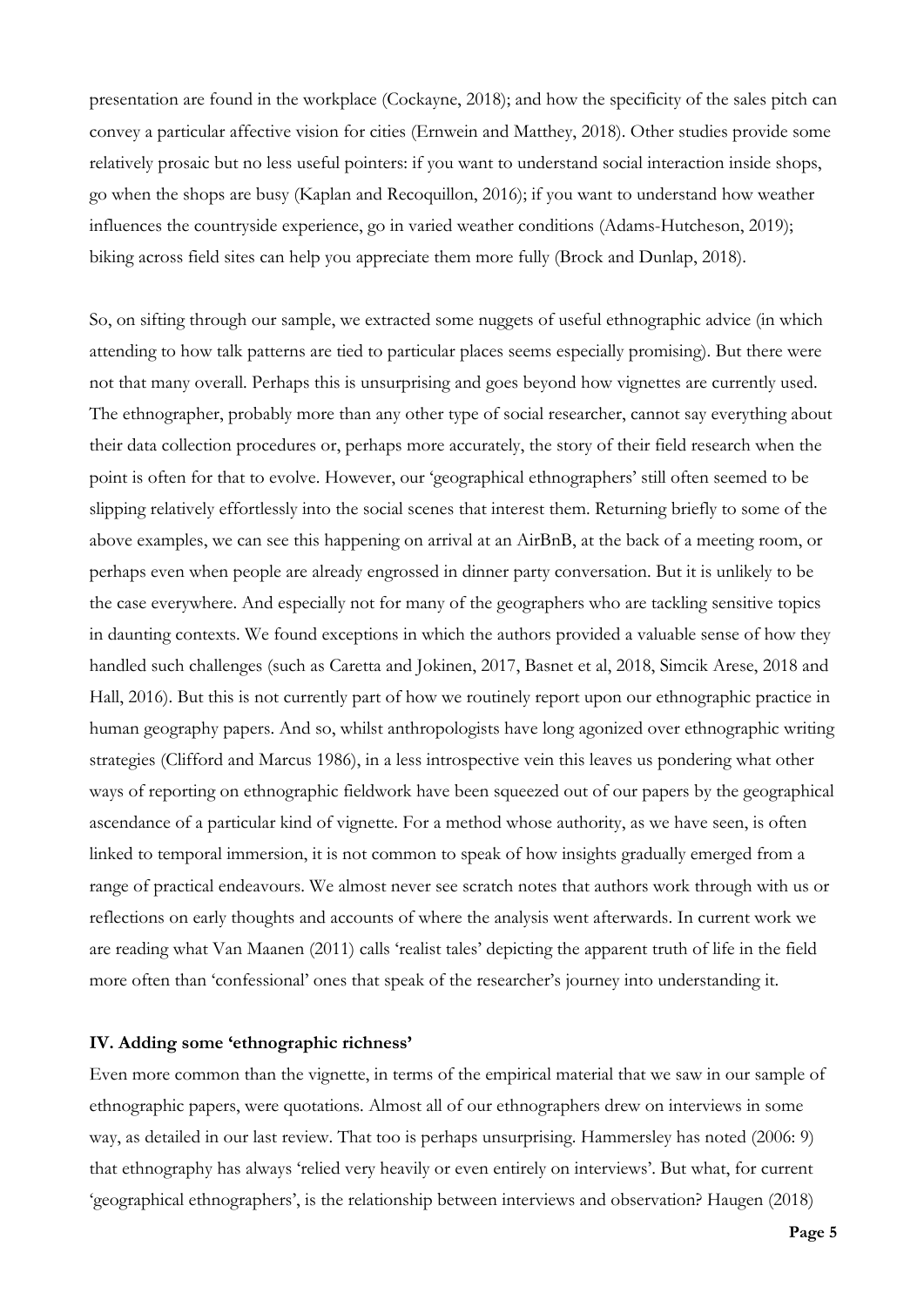tells of how observations provided detail that her respondents might not recall in Nigeria. Cockayne (2018) suggests that paying close attention to workplace presentation can attune you to how they handle the interview itself. Counter (2018) argues something similar in suggesting that researchers should look for recurring themes that surface in both formal interviews and casual conversation. Munoz (2016) talked of how her repeated interviews with a key respondent built a sense of trust that opened up unexpected avenues for her street vending research. Richardson and Thieme (2018) say their interviews were enriched by an 'ethnographic sensibility' that came from spending time within the prisons that they studied. Other authors, however, say less about how the two were combined. Graf (2018) tells us only that accompanied trips 'provided further insights' into the views of the Eritrean diaspora. In an otherwise full account of methods, Motzer (2018) simply states that participant observation 'improved' data collection in her study of US regional food hubs. Wilson at al. (2018) merely say that observing university-industry seminars 'gave depth' to their analysis. Clark et al. (2017) tease us with passing talk of 'the invaluable insights' provided by field notes in their Nepalese water project and, more widely, we saw not infrequent mention of the appealing extra 'richness' that ethnographic elements apparently add (see, for example, Bunnell et al. 2018 or Shin, 2018).

So, though we are left with some sense of how they were combined, more generally the difference between an interview and an ethnographic study was often unclear. At times, it rather seemed that, if you've gone somewhere to do your study and you've noticed something outside of a formal interview, you should probably frame your work as ethnographic. But are observations explicitly drawn on to encourage interview respondents to talk about topics they would otherwise avoid? Are they used to press them on matters they may not otherwise notice? Is our presence about building trust with those we plant to interview later? Or it simply to root our questions more fully in the contexts of their lives — to be sure that we know what to ask and how to ask it? Perhaps the process worked the other way? Have, for example, our interviewees tipped us off to social actions or scenes that deserve more systematic observation? In line with how the ethnographic journey towards understanding is often obscured by how vignettes are used, it is currently rare, for example, for researchers to reveal the sequencing of their activities (though see Bos, 2018, for an exception). Of course, we know that many ethnographers take their interview chances when and where they can. But they will have still had an idealised plan at the start. So, when Russell Bernard (1995) argued there has always been a 'mystique' about the practice of ethnography, in current geographical work, this particularly seems so when thinking about the 'depth' or 'richness' that ethnography apparently adds to interviews. In observing this, we are not arguing against adding these elements. Rather we think that saying more about their role in the recipe could help ensure that more of our studies end up with these appealing attributes.

# **V. Doing away with ethnography**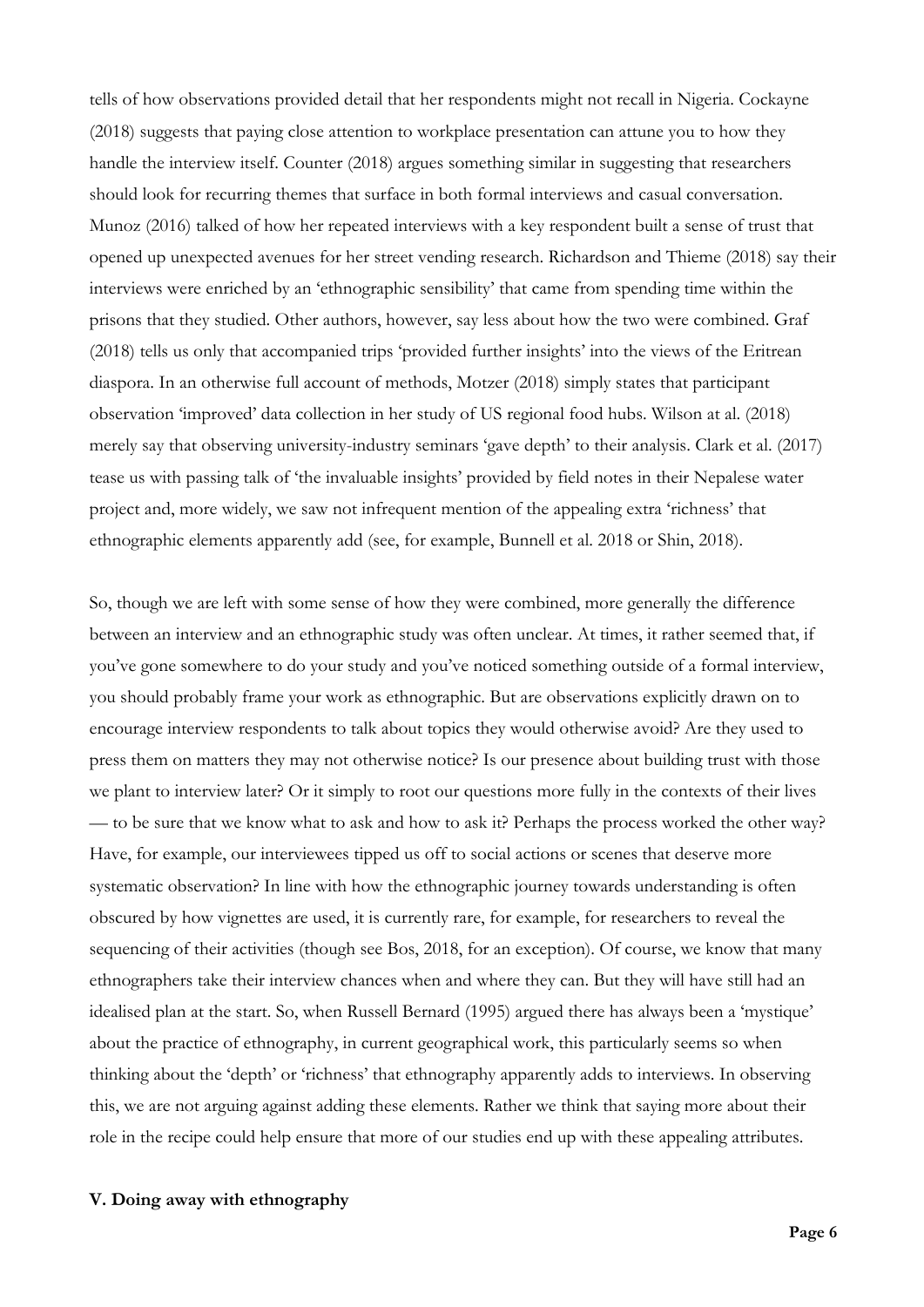By this point, readers may be hankering after an overview of the practical data collection techniques adopted by the 'geographical ethnographers' in our sample. Surely this should be central to any evaluation of what is happening with this work? We have left this topic until now, focusing largely on the final presentation of research, because we often came to the end of papers without a strong sense of these aspects. What were these researchers writing in their field notebooks, if anything? Where and when were they doing it? How did these approaches develop? Admittedly, one reason why this material is not often presented is because so many activities can be undertaken under the justificatory banner of ethnography. If ethnography is, probably more than any other method, defined by an ethos of practical experimentation — of testing out what helps us to identify and answer our research questions (Becker, 2009) — then many things might be done in the field and so perhaps authors cannot be expected to itemise them all. Nonetheless, whilst 'geographical ethnography' is currently typified by 'observing' social action in situ and interviews (we saw this more often than studies involving 'participation', for example), a good number of papers do just straightforwardly state that they did 'ethnography'.

Self-evident as such statements may seem, we also note how they cast a shroud over our research practices, spiriting them away from the presented analysis and allowing them to escape any scrutiny from outside. Furthermore, this situation does rather tempt researchers to grab at some field examples that fit with the ideas and concepts they have chosen to apply before returning to resume the debate within more comfortably familiar environments back home. This is not to suggest that the geographers who found their way into our sample were doing this (many had undertaken impressive amounts of fieldwork). Rather our observation is that this reporting practice opens the door for less empirically inclined researchers to 'play the ethnography card' — baldly deploying the term and daring reviewers to ask for more on what actually happened in the field. One final feature that we noted in our second sample of papers was how some of those who said the most about how their empirical studies practically proceeded refrained from much mention of the overarching term of 'ethnography' despite clearly being quite interested in how people respond to various social and physical situations (see, for example, Adams-Hutcheson, 2019, Veal, 2018, or von Benzon, 2019). It was almost as if they had moved beyond it — that the broad-brush notion of 'ethnography' had become too unhelpfully baggy for them when they wanted to evaluate the potential of specific techniques. That leaves us wondering whether geographers more generally might do away with the term if, in practice and rather ironically for one of the most reflexive of research methods, it ends up discouraging us from saying a great deal about what we did, why we did it, and, perhaps most importantly of all, how that all went.

#### **VI. Conclusion: and now the elusive ethnographer**

This report has considered how current 'geographical ethnography' is presented. Based on a survey of recent work in the discipline, we started by noting a healthy geographical interest in ethnographic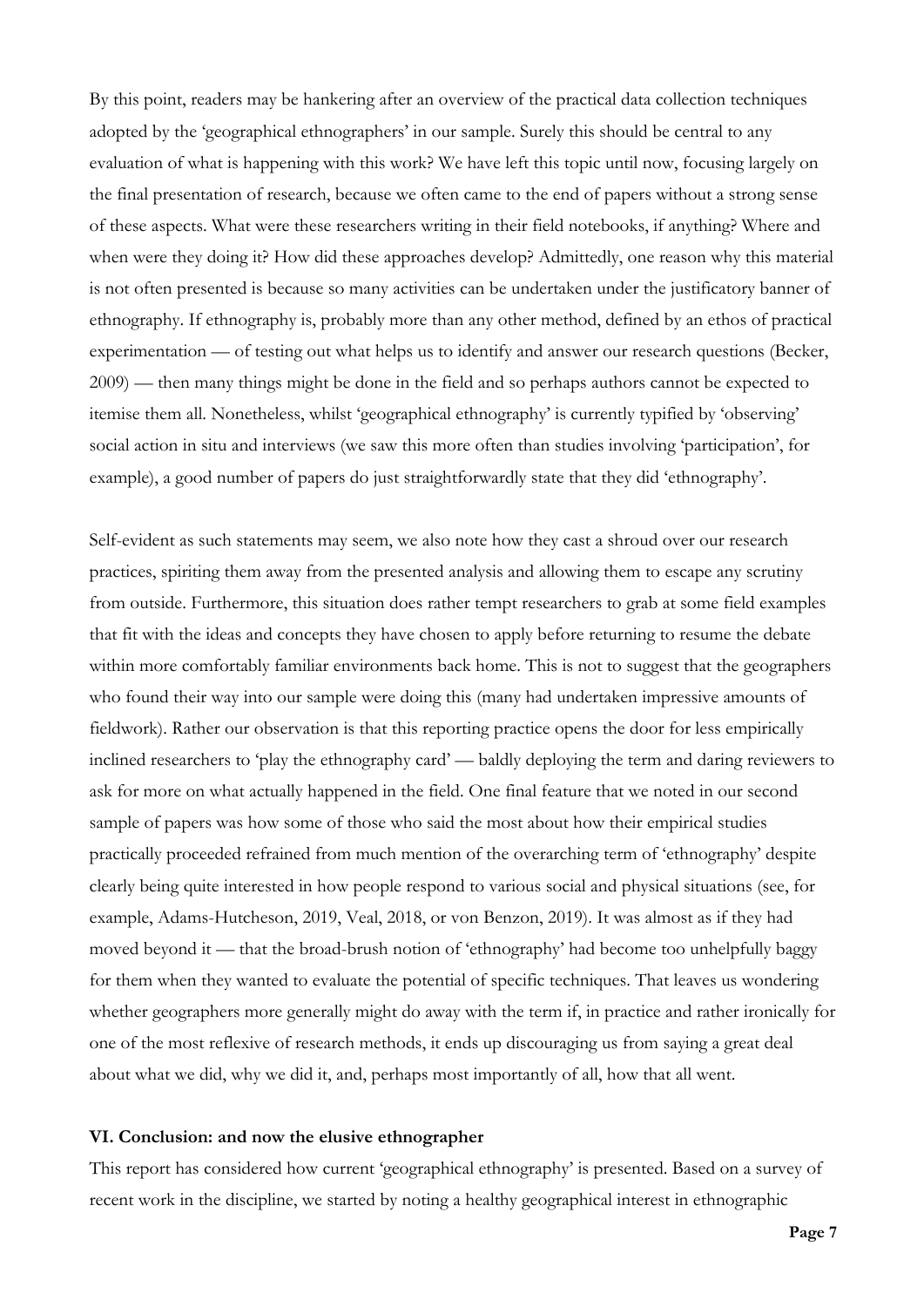methods and the diversity of contexts within which geographers were proving their worth. With this in mind, we then subjected this work to further inspection. We found this to be an endeavour for which authorial authority is derived from either duration when researchers travel to more remote field sites or a more precise account of activities if they stay closer to home; we saw how field experiences are most often presented through engaging vignettes in ways that may encourage us to say less about the story of the study; we observed how their ethnographic work is closely connected to the interview, but in ways that might be more fully detailed; and we identified some pitfalls in straightforwardly presenting fieldwork as 'ethnographic.' In this respect, though current 'geographical ethnographers' are no doubt quietly tackling all sorts of practical challenges as they embark on a process of entering and examining their respective field sites, we end our second review by asking whether more might yet be said in their papers about how various analytical strategies were combined along the way. Admittedly such matters may be discussed more fully in other outlets (in books and in theses and on project websites) where the word count is less prescribed and limited. But the academic paper is still the mainstay of exchange between peers in human geography. And, on looking across our overall sample, it does rather seem that, like the 'invisible interviewer' who we introduced in our first review, the geographical ethnographer is often proving quite an elusive figure in terms of leaving the reader with a strong sense of how specific strategies were applied and refined as individual studies went on. Though, as was the case last time, this leaves us wondering about missed opportunities for collective methods learning in the discipline, this situation is not necessarily a problem depending on how we see the purpose of the papers that we write for one another. And that is a topic for our third and final review.

## **References**

Adams-Hutcheson, G. (2019) Farming in the troposphere: drawing together affective atmospheres and elemental geographies. Social and Cultural Geography 20 7 1004-1023

Baroba, S. (2017) Riding the Rhino: Conservation, Conflicts, and Militarisation of Kaziranga National Park in Assam. Antipode 49 5 1145 1163

Basnet, S., Johnston, L. and Longhurst, R (2018) Embodying 'accidental ethnography': staying overnight with former Bhutanese refugees in Aotearoa New Zealand. Social and Cultural Geography DOI: 10.1080/14649365.2018.1480056

Becker, H. (2009) How to find out how to do qualitative research. International Journal of Communication 3 545-553

Bos, D. (2018) Answering the Call of Duty: Everyday encounters with the popular geopolitics of military-themed videogames. Political Geography 63 54-64

Boyce, G. (2018) Appearing 'out of place': Automobility and the everyday policing of threat and suspicion on the US/Canada frontier. Political Geography 64 1-12

Brock, A. and Dunlap, A. (2018). Normalising corporate counterinsurgency: Engineering consent, managing resistance and greening destruction around the Hambach coal mine and beyond. Political Geography 62 33-47

Bunnell, T., Gillen, J. and Ho, E. (2018) The Prospect of Elsewhere: Engaging the Future through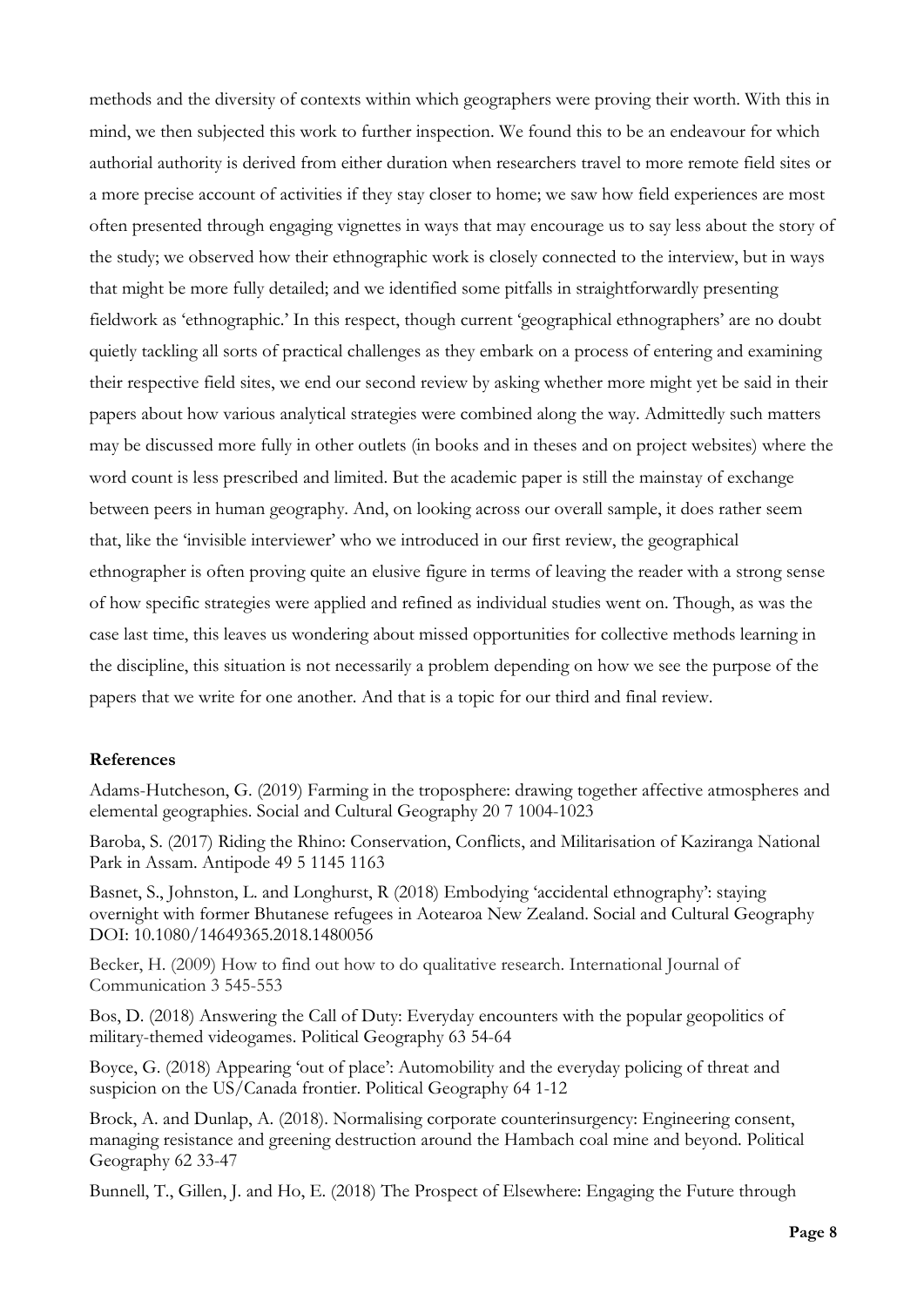Aspirations in Asia. Annals of the American Association of Geographers 108 35-51

Caretta, M. and Jokinen, J. (2017) Conflating Privilege and Vulnerability: A Reflexive Analysis of Emotions and Positionality in Postgraduate Fieldwork. The Professional Geographer 69 275-283

Clark, J. Gurung, P., Sagar Chapagain, P., Regmi, S., Bhusal, J., Karpouzoglou, T., Mao, F. and Dewulf, A. (2017) Water as "Time-Substance": The Hydrosocialities of Climate Change in Nepal. Annals of the American Association of Geographers 107 1351-1369

Clifford, J. and Marcus, G. (1986) Writing Culture: The Poetics and Politics of Ethnography. California: University of California Press

Cockayne. D. (2018) Underperformative economies: Discrimination and gendered ideas of workplace culture in San Francisco's digital media sector. Environment and Planning A: Economy and Space 50 756-772

Cook, B. (2018) The aesthetic politics of taste: Producing extra virgin olive oil in Jordan. Geoforum 92 36–44

Counter, M. (2018) Producing Victimhood: Landmines, Reparations, and Law in Colombia. Antipode 50 122-141

Crang, M. (2002) Qualitative methods: the new orthodoxy? Progress in Human Geography 26 647-655

Dyson, J. (2018) Love Actually: Youth Mediators and Advisors in North India. Annals of the American Association of Geographers 108 974-988

Ernwein, M. and Matthey, L (2019) Events in the affective city: Affect, attention and alignment in two ordinary urban events. Environment and Planning A: Economy and Space 51 283-301

Evans, A. (2018) Cities as Catalysts of Gendered Social Change? Reflections from Zambia. Annals of the American Association of Geographers 108 1096-1114

Graf, S. (2018) Politics of belonging and the Eritrean diaspora youth: Generational transmission of the decisive past. Geoforum 92 117-124

Grant, A. (2018) Channeling Xining: Tibetan Place-Making in Western China during the Era of Commodity Housing. Annals of the American Association of Geographers 108 1457-1471

Hall, J. (2018) 'The Word Gay has been Banned but People use it in the Boys' Toilets whenever you go in': spatialising children's subjectivities in response to gender and sexualities education in English primary schools. Social and Cultural Geography, DOI: 10.1080/14649365.2018.1474377

Hall, S., M. (2016) Everyday family experiences of the financial crisis: getting by in the recent economic recession. Journal of Economic Geography 16 305–330

Hammersley, M. (2006) Ethnography-problems and prospects. Ethnography and education 1 3-14

Haugen, H. (2018) The unmaking of a commodity: Intermediation and the entanglement of power cables in Nigeria. Environment and Planning A: Economy and Society 50 1295-1313

Herbert, S. (2000) For ethnography. Progress in Human Geography 24 550–68

Hitchings, R. and Latham, A. (2019) Qualitative methods 1: on current conventions in interview research. Progress in Human Geography DOI 10.1177/0309132519856412

Isleyen, B. (2018). Transit mobility governance in Turkey. Political Geography 62 23-32

Kaplan, D. and Recoquillon, C. (2016) Multiethnic Economic Activity Along Three Immigrant Corridors in Paris. The Professional Geographer 68 1 82-91

Karrar, H and Mostowlansky, T. (2018). Assembling marginality in northern Pakistan. Political Geography 63 65-74

Kay, K. (2018). A Hostile Takeover of Nature? Placing Value in Conservation Finance. Antipode 50 1 164–183